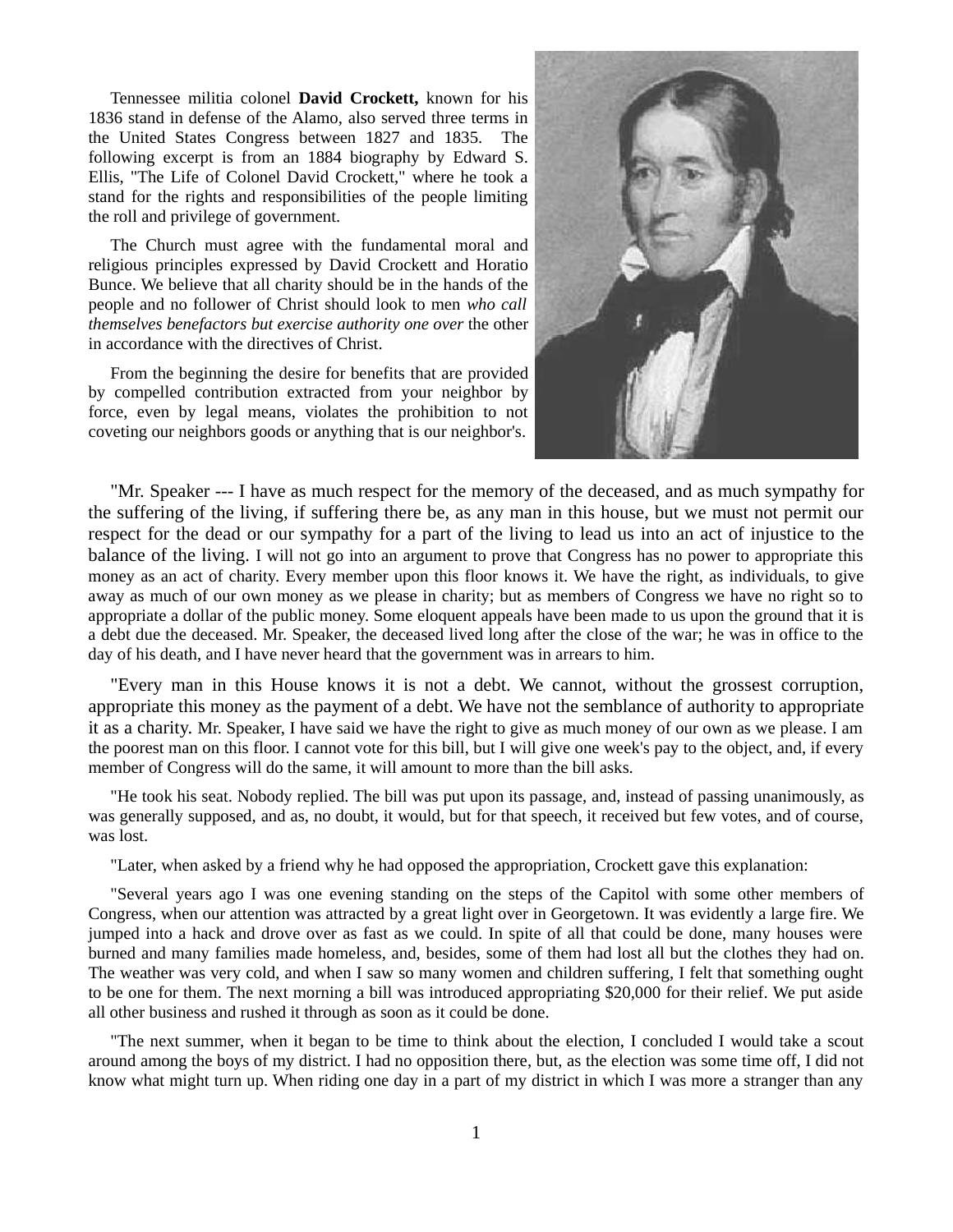other, I saw a man in a field plowing and coming toward the road. I gauged my gait so that we should meet as he came to the fence. As he came up, I spoke to the man. He replied politely, but, as I thought, rather coldly.

"I began: 'Well, friend, I am one of those unfortunate beings called candidates, and--'

" 'Yes, I know you; you are Colonel Crockett. I have seen you once before, and voted for you the last time you were elected. I suppose you are out electioneering now, but you had better not waste your time or mine. I shall not vote for you again.'

"This was a sockdolager... I begged him to tell me what was the matter.

" 'Well, Colonel, it is hardly worth-while to waste time or words upon it. I do not see how it can be mended, but you gave a vote last winter which shows that either you have not capacity to understand the Constitution, or that you are wanting in the honesty and firmness to be guided by it. In either case you are not the man to represent me. But I beg your pardon for expressing it in that way. I did not intend to avail myself of the privilege of the constituent to speak plainly to a candidate for the purpose of insulting or wounding you. I intended by it only to say that your understanding of the Constitution is very different from mine; and I will say to you what, but for my rudeness, I should not have said, that

I believe you to be honest.... But an understanding of the Constitution different from mine I cannot overlook, because the Constitution, to be worth anything, must be held sacred, and rigidly observed in all its provisions. The man who wields power and misinterprets it is the more dangerous the more honest he is.'

"I admit the truth of all you say, but there must be some mistake about it, for I do not remember that I gave any vote last winter upon any Constitutional question.

" 'No, Colonel, there's no mistake. Though I live here in the backwoods and seldom go from home, I take the papers from Washington and read very carefully all the proceedings in Congress. My papers say that last winter you voted for a bill to appropriate \$20,000 to some suffers by a fire in Georgetown. Is that true?'

"Well, my friend, I may as well own up. You have got me there. But certainly nobody will complain that a great and rich country like ours should give the insignificant sum of \$20,000 to relieve its suffering women and children, particularly with a full and overflowing Treasury, and I am sure, if you had been there, you would have done just as I did.'

" 'It is not the amount, Colonel, that I complain of; it is the principle. In the first place, the government ought to have in the Treasury no more than enough for its legitimate purposes. But that has nothing to do with the question. The power of collecting and disbursing money at pleasure is the most dangerous power that can be intrusted to man, particularly under our system of collecting revenue by tariff, which reaches every man in the country, no matter how poor he may be, and the poorer he is the more he pays in proportion to his means. What is worse, it presses upon him without his knowledge where the weight centers, for there is not a man in the United States who can ever guess how much he pays to the government. So you see, that while you are contributing to relieve one, you are drawing it from thousands who are even worse off than he. If you had the right to give anything, the amount was simply a matter of discretion with you, and you had as much right to give \$20,000,000 as \$20,000. If you have the right to give to one, you have the right to give to all; and, as the Constitution neither defines charity nor stipulates the amount, you are at liberty to give to any thing and everything which you may believe, or profess to believe, is a charity, and to any amount you may think proper.

You will very easily perceive what a wide door this would open for fraud and corruption and favoritism, on the one hand, and for robbing the people on the other. No, Colonel, Congress has no right to give charity. Individual members may give as much of their own money as they please, but they have no right to touch a dollar of the public money for that purpose. If twice as many houses had been burned in this county as in Georgetown, neither you nor any other member of Congress would have thought of appropriating a dollar for our relief. There are about two hundred and forty members of Congress. If they had shown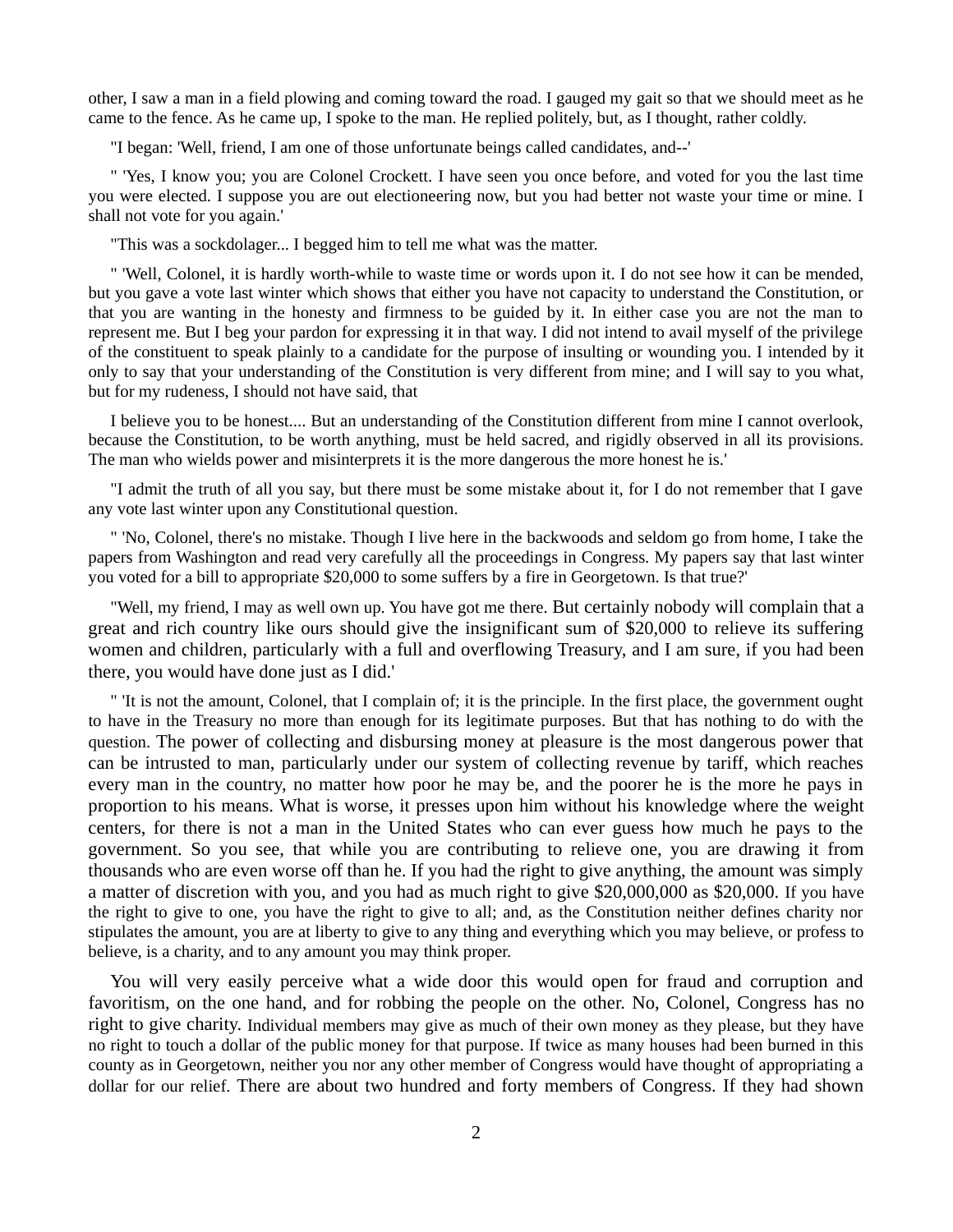their sympathy for the suffers by contributing each one week's pay, it would have made over \$13,000. There are plenty of men in and around Washington who could have given \$20,000 without depriving themselves of even a luxury of life. The congressmen chose to keep their own money, which, if reports be true, some of them spend not very creditable; and the people about Washington, no doubt, applauded you for relieving them from the necessity of giving by giving what was not yours to give. The people have delegated to Congress, by the Constitution, the power to do certain things. To do these, it is authorized to collect and pay moneys, and for nothing else. Everything beyond this is usurpation, and a violation of the Constitution. So you see, Colonel, you have violated the Constitution in what I consider a vital point. It is a precedent fraught with danger to the country, for when Congress once begins to stretch its power beyond the limits of the Constitution, there is no limit to it, and no security for the people. I have no doubt you acted honestly, but that does not make it any better, except as far as you are personally concerned, and you see that I cannot vote for you..'

"I tell you I felt streaked. I saw if I should have opposition, and this man should go to talking, he would set others to talking, and in that district I was a gone fawn-skin. I could not answer him, for the fact is, I was so fully convinced that he was right, I did not want to. But I must satisfy him, and I said to him: Well, my friend, you hit the nail upon the head when you said I did not have sense enough to understand the Constitution. I intended to be guided by it, and thought I had studied it fully. I have heard many speeches in Congress about the powers of Congress, but what you have said here at your plow has got more hard, sound sense in it than all the fine speeches I ever heard. If I had ever taken the view of it that you have, I would have put my head into the fire before I would have given that vote; and if I ever vote for another unconstitutional law I wish I may be shot.

"He laughingly replied: 'Yes Colonel, you have sworn to that once before, but I will trust you again upon one condition. You say that you are convinced that your vote was wrong. Your acknowledgment of it will do more good than beating you for it. If, as you go around this district, you will tell people about this vote, and that you are satisfied that it was wrong, I will not only vote for you, but will do what I can to keep down opposition, and perhaps, I may exert a little influence in that way.'

"If I don't [said I] I wish I may be shot; and to convince you that I am earnest in what I say I will come back this way in a week or ten days, and if you will get up a gathering of the people, I will make a speech to them. Get up a barbecue, and I will pay for it.

" 'No, Colonel, we are not rich people in this section, but we have plenty of provisions to contribute to a barbecue, and some to spare for those who have none. The push of crops will be over in a few days, and we can then afford a day for a barbecue. This is Thursday; I will see to getting up on Saturday week.. Come to my house on Friday, and we will go together, and I promise you a very respectable crowd to see and hear you.'

"Well, I will be here. but one thing more before I say good-bye. I must know your name.

" 'My name is Bunce.'

"Not Horatio Bunce?

" 'Yes.'

"Well, Mr. Bunce, I never saw you before though you say you have seen me, but I know you very well. I am glad I have met you, and very proud that I may hope to have you for my friend.

"It was one of the luckiest hits of my life that I met him. He mingled but little with the public, but was widely known for his remarkable intelligence and incorruptible integrity, and for a heart brimful and running over with kindness and benevolence, which showed themselves not only in words but in acts. He was the oracle of the whole country around him, and his fame had extended far beyond the circle of his immediate acquaintance. Though I had never met him before, I had heard much of him, and but for this meeting it is very likely I should have had opposition, and had been beaten. One thing is very certain, no man could now stand up in that district under such a vote.